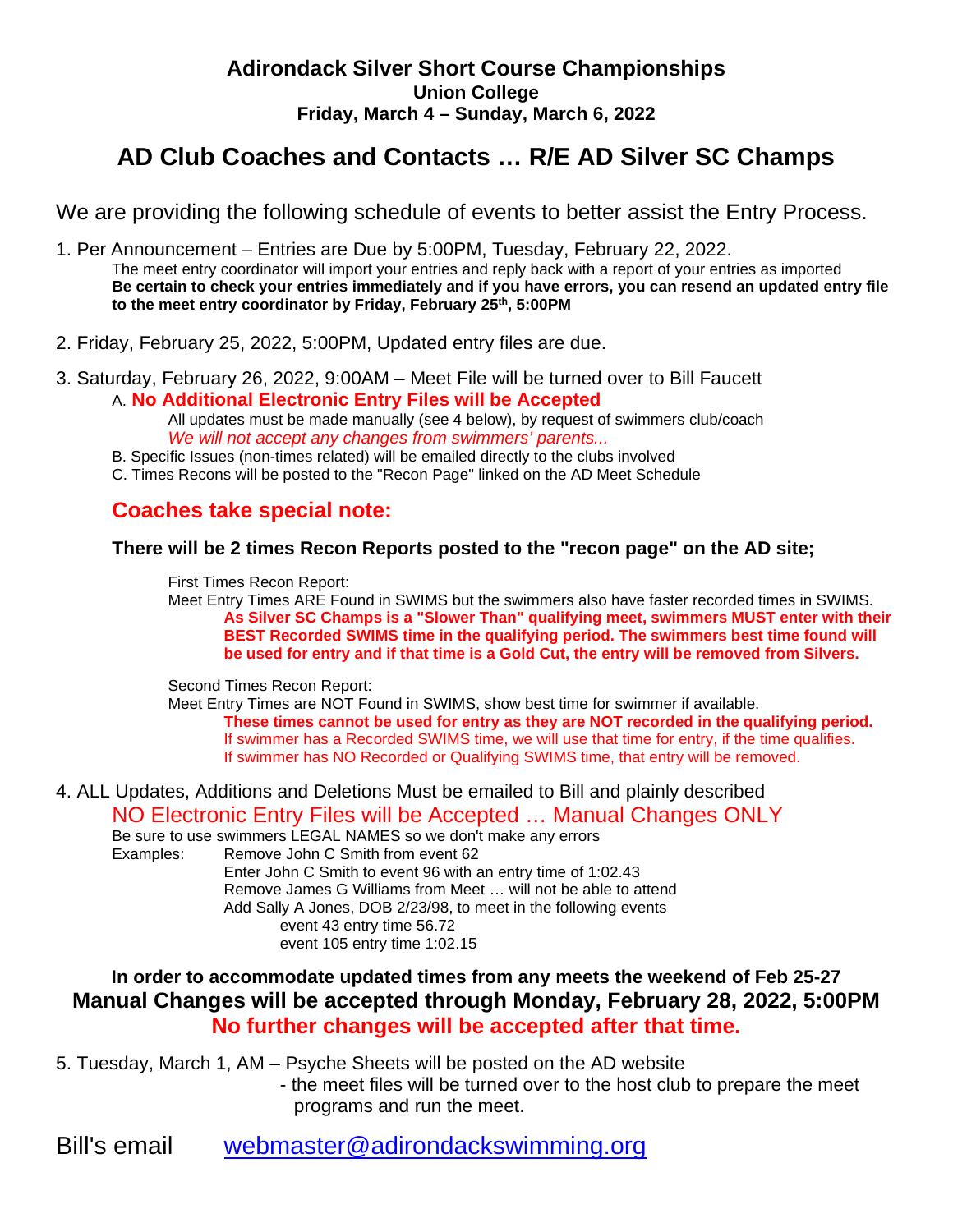| <b>Sanction:</b> | Held under the sanction of USA Swimming, Inc. and Adirondack Swimming Inc., Sanction #AD22-024         |
|------------------|--------------------------------------------------------------------------------------------------------|
|                  | Don Lipkin, General Chairman                                                                           |
|                  | It is understood and agreed that USA Swimming shall be free from any liabilities or claims for damages |
|                  | arising by reason of injuries to anyone during the conduct of the event.                               |

Host: Schenectady-Saratoga Swim Club

#### **Place:** Union College Alumni Gymnasium, Schenectady, NY 25 Yard, 8 Lane Pool, Continuous Warm Up Pool - with Colorado timing systems and displays. The deep-water setups will be utilized. Continuous warm-up warm-down time is provided. These competition courses have not been certified in accordance with 104.2.2C(4).

#### **Pool Depths: Union College Alumni Gymnasium – Water Depths:**

From Start End of Pool, depth of Pool at One (1) Meter is 10'0" and at Five (5) Meters is 13'0" From Turn End of Pool, depth of Pool at One (1) Meter is 6'6" and at Five (5) Meters is 6'9"

**Time:**

| <b>DAY</b>      | <b>SESSION</b> | <b>WARM-UP</b> | <b>POSITIVE CHECK-IN</b> | <b>SESSION BEGINS</b> |
|-----------------|----------------|----------------|--------------------------|-----------------------|
| <b>FRIDAY</b>   |                | 4:30PM         | 4:45 PM                  | 5:30PM                |
| <b>SATURDAY</b> | 2              | 7:30AM         | N/A                      | 8:30AM                |
| <b>SATURDAY</b> | 3              | 1:00PM         | 4:00PM for 400IM's       | 2:00PM                |
| <b>SUNDAY</b>   | 4              | 7:30AM         | N/A                      | 8:30AM                |
| <b>SUNDAY</b>   | 5              | 1:00PM         | N/A                      | 2:00PM                |

| <b>Meet Director:</b>  | <b>Sara Gregory</b>  | (518) 256 5556 - saradgregory@hotmail.com        |
|------------------------|----------------------|--------------------------------------------------|
| Meet Referee:          | <b>JoAnn Faucett</b> | (518) 496-6136 - faucettim@aol.com               |
| <b>Admin Official:</b> | Gundula Gutjahr      | (518) 951 6967 - entries@schenectadyswimclub.org |

#### **Spectator Limitations:**

**SPECTATORS WILL NOT BE PERMITTED. The meet will be live-streamed. The link will be provided through the Meet Entry Coordinator on or before February 18, 2022. People working the meet, as well as timers and counters from participating clubs are permitted on deck for their scheduled slot.**

**Entry Rules: see: "Detailed Adirondack Swimming Championship Meet Requirements" for more information**

The eligibility of a swimmer will be determined by his or her age on **March 4, 2022**

Rules from the current USA Swimming Technical and Administrative Rules will be in effect.

Entries must be submitted electronically, using Hy-Tek, Team Unify or compatible Software and Emailed to the [entries@schenectadyswimclub.org.](mailto:entries@schenectadyswimclub.org) Team entries must be received by the Meet Entry Coordinator by **Tuesday, February 22, 2022, 5PM**

Swimmers must have competed in at least 1 **USA-Swimming sanctioned** Short Course Meet in the 2021-22 SC Meet Season.

This meet is open to Adirondack Registered Swimmers Only

#### **Swimmers may enter 1 Individual Event on Friday.**

**Swimmers may enter 4 Individual Events and 1 Relay Per Day on Saturday and Sunday.**

Entry times must be swimmer's best times achieved between January 1, 2019 to entry deadline.

All entry times must be Slower than the listed cutoff times and must be recorded in yards (no converted times), in the SWIMS database.

All entry times will be verified through the results database in SWIMS.

Additionally, for the 13&O 400 IM and 500 Free, entry times must be slower than the SC Gold Champs cut AND faster than the SC Silver cut.

If an athlete achieves a SC Gold Champs cut time after their entries have been submitted, he/she must withdraw from that event at SC Silvers.

#### **For More Specific Qualifying Information, See Detailed Meet Requirements Included.**

202.3.2 At a sanctioned competitive event, USA Swimming athlete members must be under the supervision of a USA Swimming member coach during warm-up, competition, and warm-down. The Meet Director or Meet Referee may assist the swimmer in making arrangements for such supervision, but it is the swimmer's responsibility to make such arrangements prior to the start of the meet.

202.3.4A Any swimmer entered in the meet must be certified by a USA Swimming member-coach as being proficient in performing a racing start or must start each race from within the water without the use of the backstroke ledge. When unaccompanied by a member-coach, it is the responsibility of the swimmer or the swimmer's legal guardian to ensure compliance with this requirement

#### **USA Swimming Registration:**

**No swimmer will be permitted to compete unless the swimmer is a member as provided in Article 302**

Registrations may be obtained from your club registrar. All Adirondack Meets are reconciled for current USA Swimming Registration. Unregistered swimmers will be removed from the meet and a \$25.00 Fine Imposed. (Click Here for More Information) Unattached athletes may obtain forms and instructions from the Adirondack Swimming Web Site [www.adirondackswimming.org](http://www.adirondackswimming.org/) Direct registration questions to the Adirondack Registrar, Bill Faucett, office@adirondackswimming.org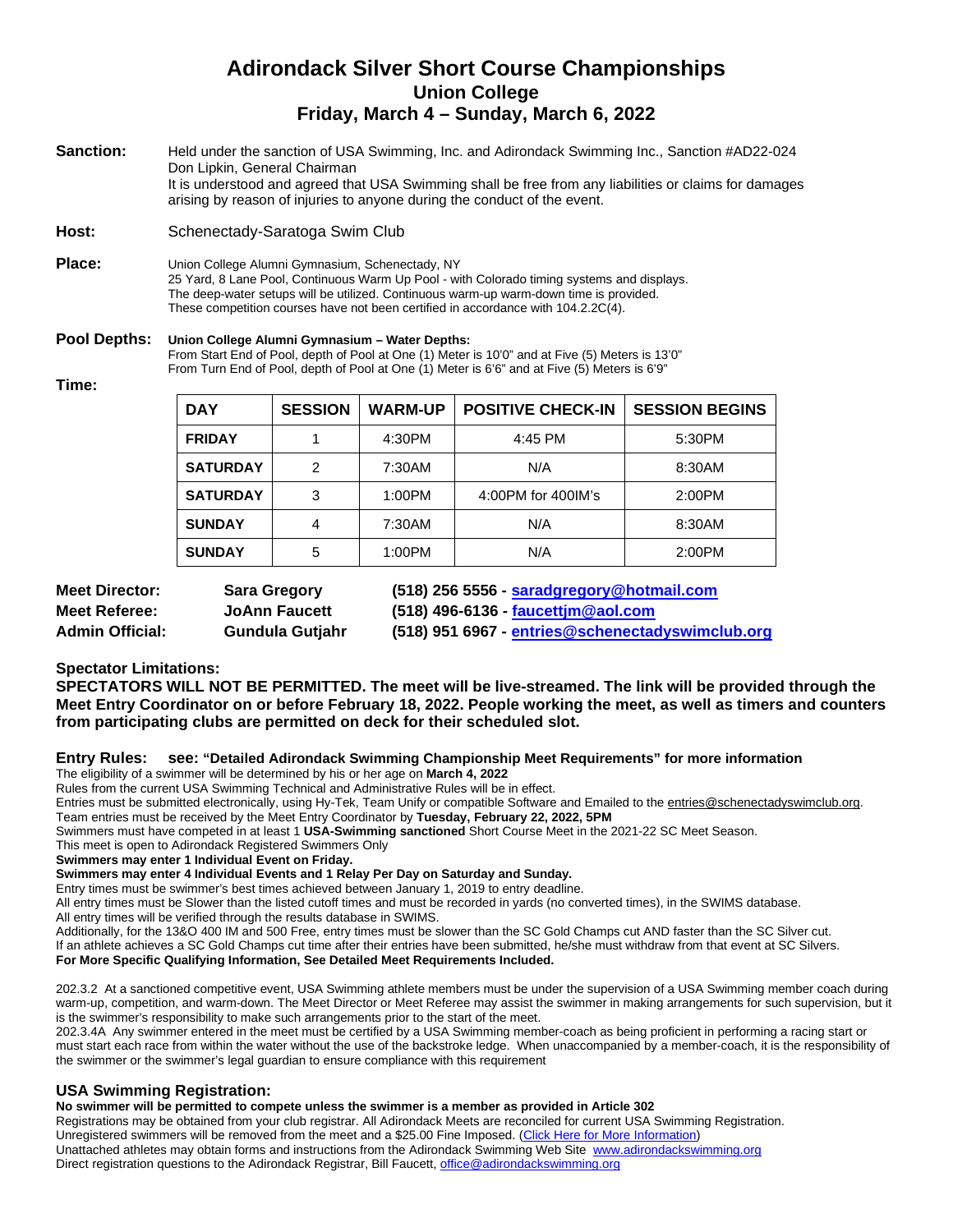#### **Swimming Events:**

All Events will be swum as Timed Finals.

All events will be Pre-Seeded with exception of the 500 Frees and 400 IM's, which will require positive check-in.

13&O Sessions (sessions 3 and 5) will be seeded and swum Multi-Age with Awards presented by 13-14 and 15&O age groups.

#### **Deck Entries:**

**Deck Entries will NOT be accepted at this meet.**

#### **Warm-Ups:**

Because of the large number of injuries occurring across the country during warm-ups, USA Swimming allows no diving into the pool during the warm-up period except in the designated sprint lanes. We ask that you inform your swimmers of this rule and ask them to fully cooperate with the club officials and marshals in charge of the area.

**Warm-up times and meet start times are subject to change based on the number of entries for each session.**

**A complete and detailed warm-up schedule will be posted to the AD Website after entries are received.**

#### **Timers:**

Host team will provide timers.

#### **Meet Policy:**

**Use of Audio or Visual Recording Devices, including a Cell Phone, is not permitted behind the starting blocks, including any spectator area behind the starting blocks, in changing areas, rest rooms or locker rooms.**

**Changing into or out of swimsuits other than locker rooms or other designated areas is prohibited.** 

**Operation of a drone, or any other flying apparatus, is prohibited over the venue (pools, athlete/coach areas, spectator areas and open ceiling locker rooms) any time athletes, coaches, officials and/or spectators are present.**

**No one will be allowed on the deck except USA-S Registered Officials and USA-S Registered Coaches with Current Certifications, USA-S Registered Swimmers and Meet Marshalls and Timers on Shift.**

**All Officials and Coaches are Required to display USA Swimming Credentials (**USA Swimming Membership Card**) while on deck.**

**If, at an AD Sanctioned Meet, an individual is found on deck, acting in any coaching capacity and is determined to be out of compliance with USA Swimming requirements for coaches, that individual will be removed from the deck and the represented club will be fined \$250.**

Any swimmer found in an unauthorized area will be asked to immediately leave the premises. No exceptions.

Each team is responsible for supervising its members.

All applicable adults participating in or associated with this meet acknowledge that they are subject to the provisions of the USA Swimming Minor Athlete Abuse Prevention Policy ("MAAPP"), and that they understand that compliance with the MAAPP policy is a condition of participation in the conduct of this competition.

An inherent risk of exposure to COVID-19 exists in any public place where people are present. COVID-19 is an extremely contagious disease that can lead to severe illness and death. According to the Centers for Disease Control and Prevention, senior citizens and individuals with underlying medical conditions are especially vulnerable.

USA Swimming, Inc., cannot prevent you (or your child(ren)) from becoming exposed to, contracting, or spreading COVID-19 while participating in USA Swimming sanctioned events. It is not possible to prevent against the presence of the disease. Therefore, if you choose to participate in a USA Swimming sanctioned event, you may be exposing yourself to and/or increasing your risk of contracting or spreading COVID-19.

BY ATTENDING OR PARTICIPATING IN THIS COMPETITION, YOU VOLUNTARILY ASSUME ALL RISKS ASSOCIATED WITH EXPOSURE TO COVID-19 AND FOREVER RELEASE AND HOLD HARMLESS USA SWIMMING AND [THE LSC] AND EACH OF THEIR OFFICERS, DIRECTORS, AGENTS, EMPLOYEES OR OTHER REPRESENTATIVES FROM ANY LIABILITY OR CLAIMS INCLUDING FOR PERSONAL INJURIES, DEATH, DISEASE OR PROPERTY LOSSES, OR ANY OTHER LOSS, INCLUDING BUT NOT LIMITED TO CLAIMS OF NEGLIGENCE AND GIVE UP ANY CLAIMS YOU MAY HAVE TO SEEK DAMAGES, WHETHER KNOWN OR UNKNOWN, FORESEEN OR UNFORESEEN, IN CONNECTION THEREWITH.

#### **This statement (Covid-19) shall also be included in heat sheets.**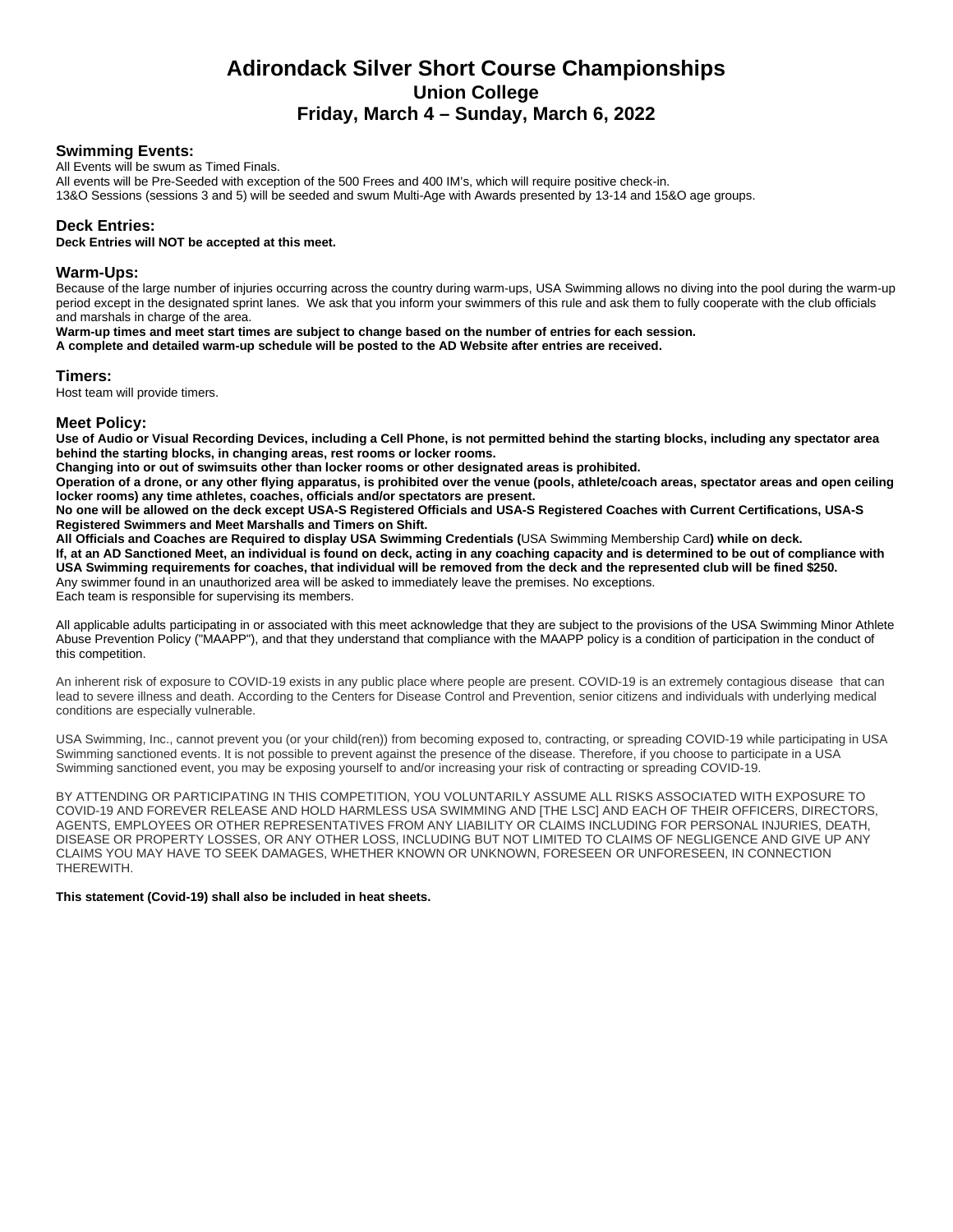#### **COVID-19 Guidelines**

**General**

● We are fortunate to be permitted to use the facility at Union College Alumni Gymnasium, Schenectady, NY. Proper conduct on the part of all swimmers, volunteers, coaches, officials, and anyone else attending is expected at all times. The meet area is restricted to the pool and adjoining locker rooms and the adjacent hallways. Any swimmer found in an area designated out-of-bounds will be barred from participating in the remainder of the meet.

● All individuals are expected to remain socially distant to the extent possible prior to, while in, and when exiting the facility.

● Only Meet personnel, volunteers, coaches and swimmers registered in the meet will be allowed on deck.

● All individuals entering the facility are expected to be masked prior to entry and wear the mask properly covering the nose and mouth.

No gaiter face coverings are permitted within the meet area.

● No spectators are allowed.

● Swimmers are expected to arrive in their suits. Swimmers may change before they exit the facility within designated locker rooms.

● Locker rooms will be available for restroom purposes and changing out of swim attire at the end of the individual involvement of the meet. Monitors will be stationed at each locker room entrance to ensure limited individuals are inside at any given time.

● All meet personnel, volunteers, officials, and coaches are required to wear a properly worn mask at all times while in the facility.

The only exception to this is when the meet referee needs to blow the whistle.

● Swimmers are required to wear a mask at all times except when in the water.

● Swimmers are expected to put their mask back on immediately after exiting the water before moving around on deck.

• All personnel in the facility are expected to bring their own water bottle.

#### **•** All swimmers must bring their own clear plastic bag with the athlete's name and team on it to secure **and identify their mask when they are in the water.**

• Entrance onto and from the pool deck will be through the locker room doors.

#### **Team seating:**

● Each team will have ample room for their swimmers and coaches to place their bags and sit.

● Swimmers are expected to remain in their area except when racing, preparing to or completing a race or when needing to use the rest room.

#### **Pre-meet warm-up:**

● Each team may be assigned warm-up lanes. In the event of more teams than lane space, teams will be assigned warm-up lanes and timeslots.

- Swimmers are expected to minimize their time on the wall while warming up.
- Coaches are expected to oversee and monitor warm-ups to ensure proper distancing is maintained.

#### **In-meet warm-up/warm-down:**

• All swimmers asked to minimize their time on the wall during these times.

#### **Swimmer Competition:**

● Swimmers should keep their mask on until their heat is called to the blocks, at which time they should place their masks in their bag and place it next to the lane.

● Timers are to step back from the edge of the pool once they have recorded the finish to allow the swimmer space to exit the water and place their mask on.

#### **Meet personnel, volunteer, official, and coach Facility Use:**

- Restrooms in the lobby are available for use.
- Face coverings are to be properly worn at all times

**All swimmers, spectators, coaches, officials, volunteers, and anyone else attending is required to abide by COVID and any other health and safety measures as specified by Schenectady County, Adirondack Swimming, USA Swimming, and any governing agencies. Failure to do so will result in removal from the premises.**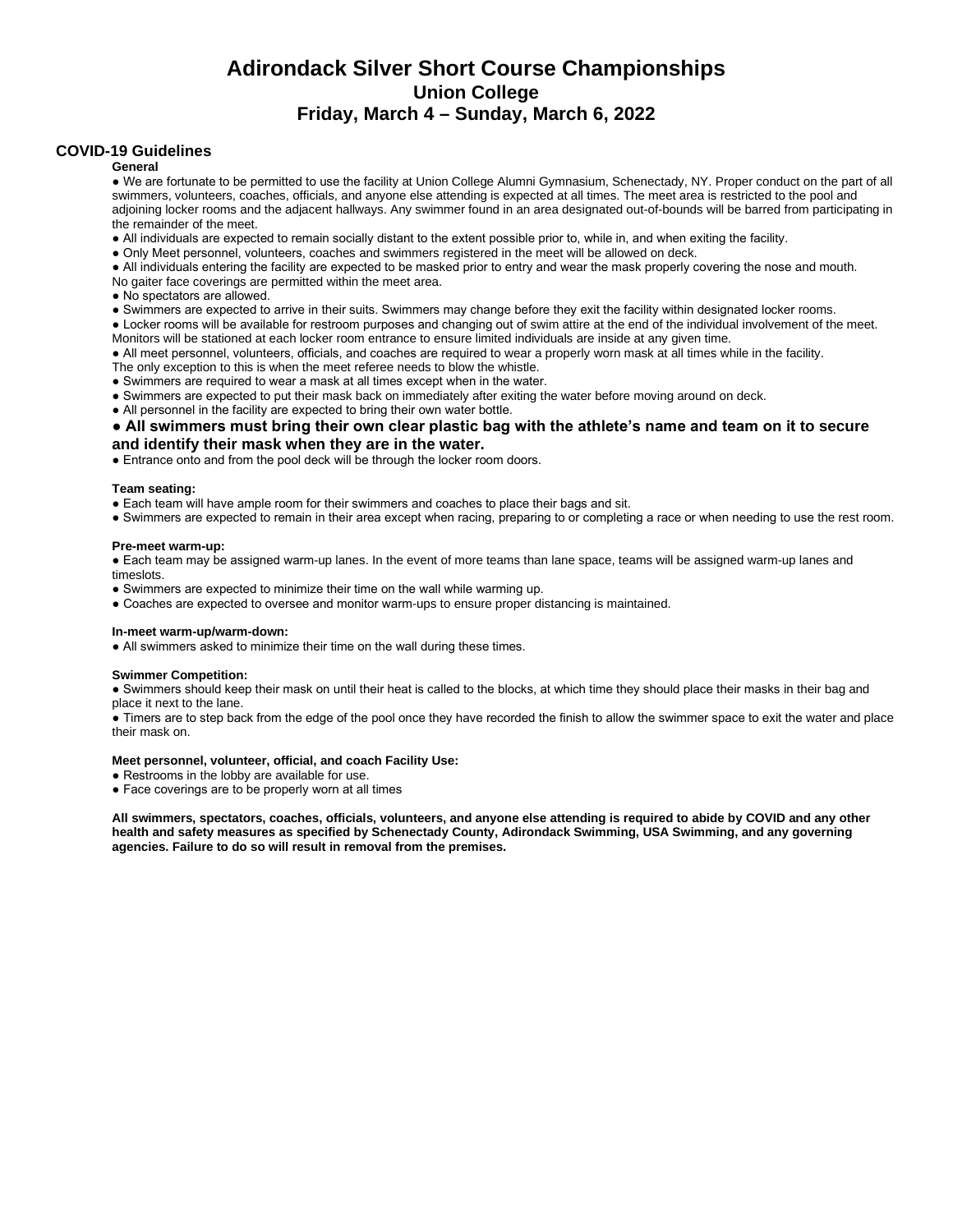#### **Disabled Athletes:**

Adirondack Swimming welcomes athletes with disabilities. Athletes with disabilities are required to contact the Meet Director at least 2 weeks in advance of the meet so that provisions can be made for any special accommodations.

#### **Entry Fees:**

An entry summary sheet is included to compute your team entry fees. The entry fees are \$6.50 per individual event, which includes the \$.50 AD travel fund surcharge, \$10.00 per relay, which includes the \$1.00 AD travel fund surcharge and a \$2.00 per swimmer surcharge **ALL MANUAL ENTRIES, (NON-ELECTRONIC) ARE SUBJECT TO A SURCHARGE OF \$1.00 PER ENTRY, WHICH APPLIES TO INDIVIDUAL OR RELAY ENTRIES.**

#### **Photographers:**

Only Professional Photographers or Videographers hired by the host team or Press Photographers, who have been approved in advance by the meet director, will be allowed on deck. A Photographer Registration form must be completed and submitted to the meet director for approval, prior to the meet. Forms are available on the Adirondack Swimming website as well as from the Meet Director.

[Click here for a direct link to the registration form.](about:blank)

Swimmer's families, taking photos of their children from the spectator area, are not subject to this policy.

*Parents and Professionals, please refer to the "Meet Policy" above for general restrictions pertaining to all photography at Sanctioned meets*.

#### **Awards:**

Medals will be awarded for 1<sup>st</sup> through 3<sup>rd</sup> places and ribbons will be awarded for 4<sup>th</sup> through 8<sup>th</sup> places in all individual events, and 1<sup>st</sup> through 3<sup>rd</sup> places in relay events. Awards for the 13&Over events will be provided for both, the 13-14 and the 15 & Over age groups.

#### **Scoring:**

There will be no team or individual scoring at the AD Silver Short Course Championship Meets.

#### **Services:**

- **Heat sheets will be available through Meet Mobile for online spectators.**
- **All people on deck will receive printed heat sheets for free.**
- **Meet will be live-streamed and available on the Sharks YouTube page.**
- **Silver Meet T-shirts with all participating athletes' names on it will be available online through Fine Designs Inc., [www.finedesigns.com](http://www.finedesigns.com/)**
- There will be NO concessions available throughout the meet, please make sure athletes bring their own **water and food (snacks) to the meet.**

**Smoking is NOT permitted in the building. Glass containers of any kind are strictly prohibited in the pool area. PLEASE DO NOT pack any glass containers when going to any pool.**

#### **Officials:**

There will be an official's meeting conducted promptly 45 minutes before each session. Attendance is MANDATORY to work the meet. Please sign up in official's room before the start of officials meeting.

#### **Results**:

Results will be available on Meet Mobile following each session. After the meet, the full Official results and results file will be posted on the Adirondack Swimming website: [www.adirondackswimming.org.](http://www.adirondackswimming.org/)

#### **If you have any questions, please contact the Meet Director, Meet Referee or Admin Official**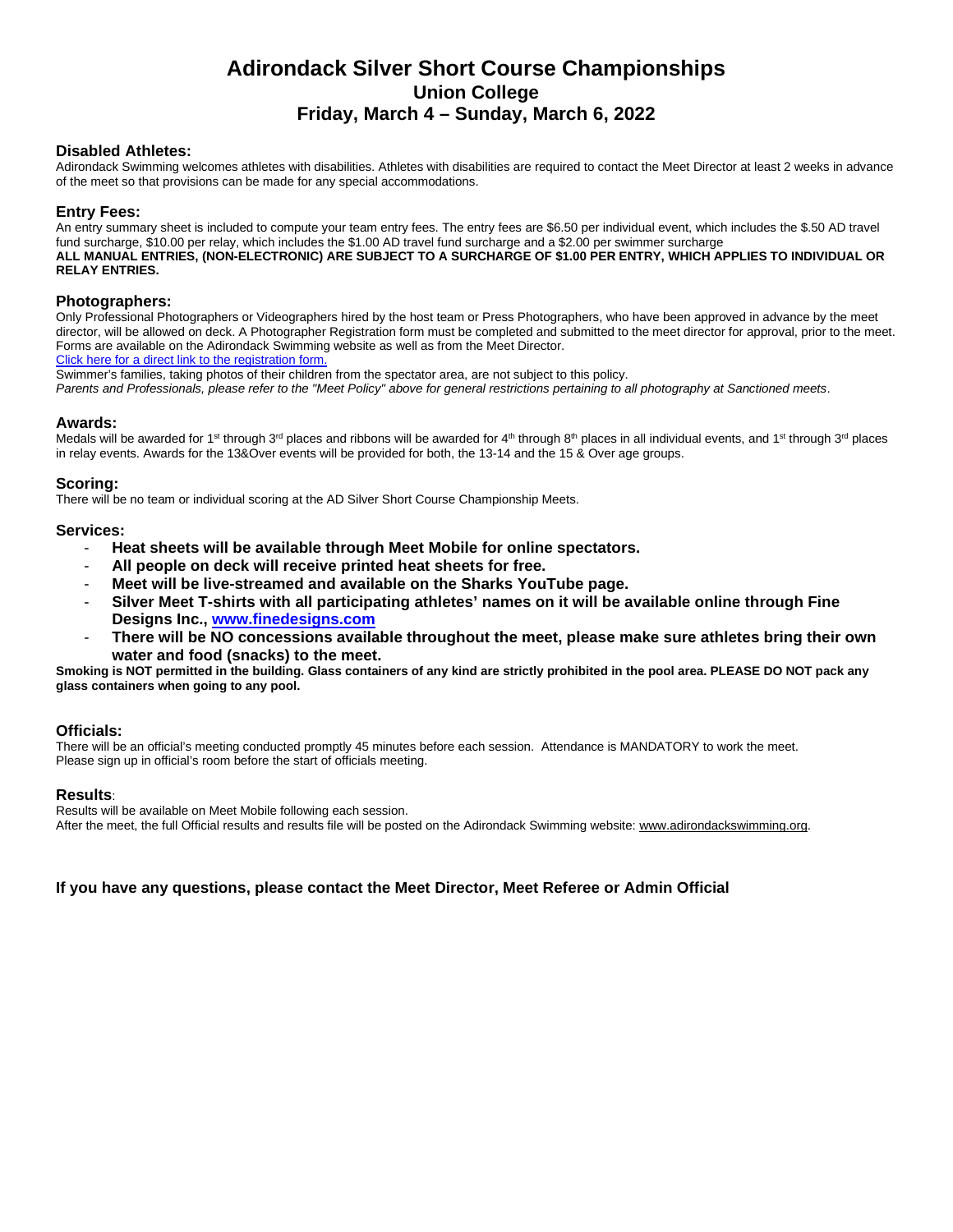## **Detailed Adirondack Swimming Championship Meet Requirements**

**Adirondack Swimming Athletes ONLY May Enter either AD Gold or Silver Short Course Championship Meets. There will be NO DECK ENTRIES and Entries with No Entry Time (NT) will not be accepted.**

#### **There will be no "relay only" swimmers in these meets, with the following exception;**

**For AD Gold Short Course Championships**, teams which have less than 4 but at least 2 qualified swimmers in an age group, may enter relay only swimmers to fill a relay team. Relay only swimmers in Senior events must be 13 & Over. Other than the exception above, all swimmers must qualify to swim the meet in one or more individual events to be able to participate in any relays.

**Swimmers must have participated in at least two (2) AD Sanctioned Meets, in the Current SC Season to enter AD Gold Championships and at least one (1) AD Sanctioned Meet to enter AD Silver Championships.** Current Season is September 1<sup>st</sup> through Silver Championships.

**Observed or Approved Meets May NOT be Used to Fulfill the Minimum Meet Requirement to enter.** *However, All SWIMS Recorded Times from these meets are used for entry qualification.*

**Entry times must have been achieved between January 1, of the previous Short Course Season through the last AD Sanctioned Meet before each AD SC Championship Meet.**

**Recorded SWIMS Times ONLY may be used for entry in either AD Short Course Championship Meet.** Swimmers may NOT enter any Individual Event in either SC Championship Meet, where he/she has NO Recorded Time in SWIMS, within the Qualifying Period.

**Requirements for AD Silver SC Championships** - If a swimmer is to participate in the AD Silver SC Championships, he/she must have competed in at least 1 AD Sanctioned meet in the current SC Season prior to Silvers. A swimmer entering an event in Silvers SC Championships must use his/her **Best Recorded Yards Time in SWIMS**, for the time period of **Jan 1st of last years' SC season to entry deadline,** as the entry time.

**Requirements for AD Gold SC Championships** - If a swimmer is to participate in the AD Gold SC Championships, he/she must have competed in at least 2 AD Sanctioned meets in the current SC Season, prior to Golds. A swimmer entering an event in Gold SC Championships must use a **Recorded and Qualifying Yards Time in SWIMS**, for the time period of **Jan 1st of last years' SC season through the current seasons Silver SC Championships**.

### **One time exceptions for 2022 … Times from 1/1/2019 can be used for qualifying and Any 2 USA-S Sanctioned Meets in the current season can be used for participation qualification. Sanctioned Meets do not have to be AD Sanctioned.**

**Large Team/Small Team Criteria -** Large Teams will be any AD Team with 75 or more Registered Athletes, Small Teams will be any AD Team with less than 75 Registered Athletes. This is Registered to USA Swimming and has no bearing on the number of swimmers entered in the championship meets by each team.

#### **Exceptions will be made in the following circumstances**;

1. If a swimmer has transferred to AD from another LSC, where a change of home address has been made, at a time where it was too late to be entered in the required number of meets to qualify. **The transfer must have been completed by the AD LSC Registrar at least 30 days in advance of the meet.**

2. If a swimmer has had a prolonged medical condition which has not allowed him or her to swim until a time where it was too late to be entered in the required number of meets to qualify. **The swimmers coach MUST notify the Meet Director and Meet Referee, by mail or email, at least 30 days in advance of the meet.**

3. If a swimmer ages up between Silvers and Golds and he or she is too fast in an event for Silvers at the younger age group and too slow in the event for Golds at the older age group, the swimmer may swim the event in Golds, at the older age group, without having the Gold cut times. Swimmer must enter the event using actual achieved times and the meet host will allow the times as exceptions if they are too slow for the cutoffs.

#### **Final Approval of ALL Exceptions will be by joint decision of the Meet Referee and Meet Director.**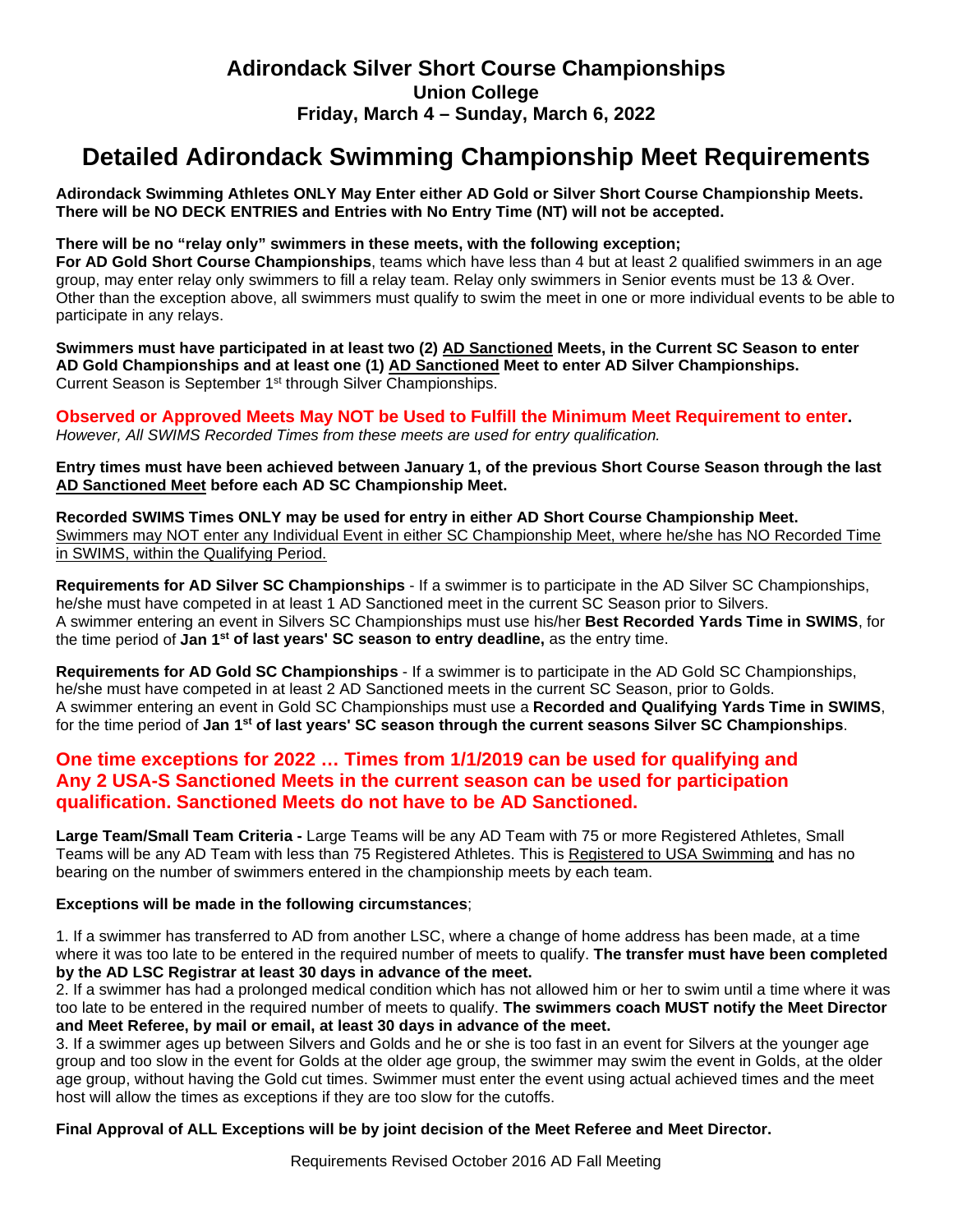## **Friday, March 4, 2022 … Union College**

### **SESSION 1 .. 500 Free, 13&O Multi-Age, 10&U, 11-12 … FRIDAY, March 4, 2022 WARM-UPS 4:30 PM … POSITIVE CHECK-IN BY 4:45 PM … SESSION BEGINS 5:30 PM**

| <b>GIRLS</b>  | Gold QUALIFYING TIMES   | AGE          | <b>FVENT</b>       | <b>Gold QUALIFYING TIMES</b> | <b>BOYS</b>   |
|---------------|-------------------------|--------------|--------------------|------------------------------|---------------|
| <b>EVENTS</b> | in red MIN. QUAL. TIMES | <b>GROUP</b> | <b>DESCRIPTION</b> | in red MIN. QUAL. TIMES      | <b>EVENTS</b> |
|               | $5:46.99 - 6:15.89$     | $13 - 14$    | 500 Free           | $5:33.89 - 6:12.89$          |               |
|               | $5:34.99 - 6:02.99$     | 15&O         | 500 Free           | $5:16.99 - 5:49.99$          |               |
| 3             | 7:20.99 - 8:00.00       | 10&U         | 500 Free           | 7:20.99 - 8:00.00            | 4             |
| 5             | $6:25.99 - 7:00.00$     | $11 - 12$    | 500 Free           | $6:25.99 - 7:00.00$          |               |

**Each Swimmer May Swim a Maximum of 1 Event Friday \$6.50 Per Individual Event Per Athlete for ALL Athletes \$2.00 Per Athlete Surcharge**

**For Manual Entries, Add \$1.00 Per Entry (individual or relay) \*\*\*\*\*\*\*\*\*\*\*\*\*\*\*\*\*\*\*\*\*\*\*\*\*\*\*\*\*\*\*\*\*\*\*\*\*\*\*\*\*\*\*\*\*\*\*\*\*\*\*\*\*\*\*\*\*\*\*\*\*\*\*\*\*\*\*\*\*\*\*\*\*\*\*\*\*\*\*\*\*\*\*\*\*\*\*\*\*\*\*\*\*\*\*\*\*\*\*\*\*\*\*\*\*\*\*\*\*\*\*\*\*\*\*\*\*\*\*\*\*\***

# **NOTES:**

## **500 Free (session 1) and 400 IM (session 3) have 2 cuts shown The AD Gold SC Championship cuts are the times on the left (in black) Where the swimmer must enter with a slower time. The cut times on the right (in red) are the minimum qualifying times for those events, where the swimmer must have achieved a time faster than or equal to the cut. Example** *– to enter the 13-14 Girls 500 free, the swimmer must have achieved a time faster than or equal to 6:15.89 AND must Not have achieved an AD Gold SC Champs cut of 5:46.99*

## **Multi-Age Clarification**

**Individual Events in the 13&Over sessions are Multi-Age Events. All entries for 13&O swimmers are seeded and swum together to save time, but, awards are given as if both 13-14 and 15&Over age groups swam the events separately.**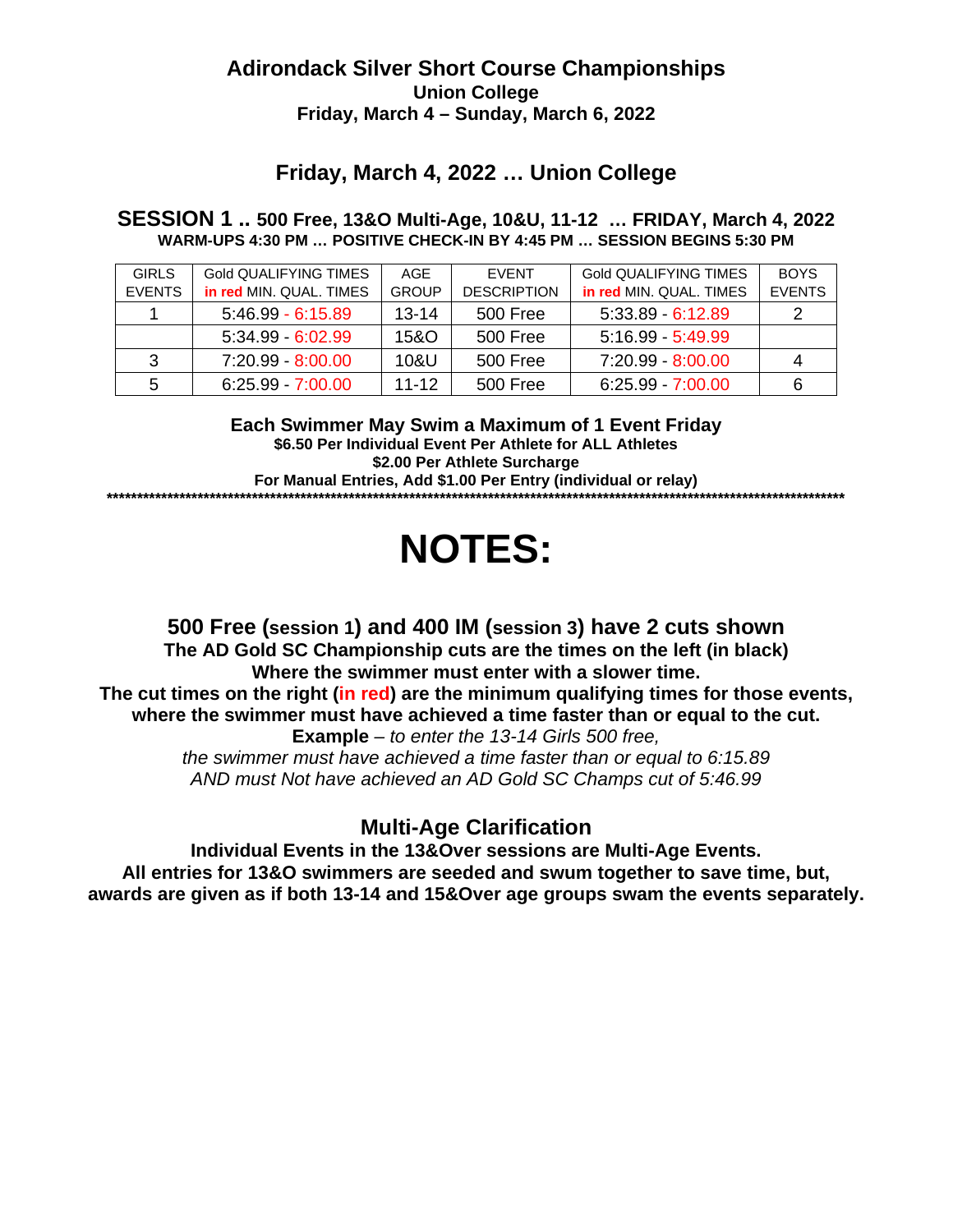| <b>GIRLS</b><br><b>EVENTS</b> | <b>QUALIFYING</b><br><b>TIMES</b> | <b>EVENT</b><br><b>DESCRIPTION</b> | <b>QUALIFYING</b><br><b>TIMES</b> | <b>BOYS</b><br><b>EVENTS</b> |
|-------------------------------|-----------------------------------|------------------------------------|-----------------------------------|------------------------------|
| 7                             | 1:17.79                           | 11-12 100 IM                       | 1:15.99                           | 8                            |
| 9                             | 1:31.79                           | 10&U 100 Fly                       | 1:31.79                           | 10                           |
| 11                            | <b>NQT</b>                        | 8&U 25 Back                        | <b>NQT</b>                        | 12                           |
| 13                            | 31.09                             | 11-12 50 Free                      | 30.79                             | 14                           |
| 15                            | 41.29                             | 9-10 50 Back                       | 41.79                             | 16                           |
| 17                            | <b>NQT</b>                        | 8&U 25 Breast                      | <b>NQT</b>                        | 18                           |
| 19                            | 2:58.99                           | 11-12 200 Breast                   | 2:57.99                           | 20                           |
| 21                            | 3:06.29                           | 10&U 200 IM                        | 3:06.29                           | 22                           |
| 23                            | <b>NQT</b>                        | 8&U 50 Fly                         | <b>NQT</b>                        | 24                           |
| 25                            | 1:18.69                           | 11-12 100 Back                     | 1:17.09                           | 26                           |
| 27                            | 47.79                             | 9-10 50 Breast                     | 47.79                             | 28                           |
| 29                            | <b>NQT</b>                        | 8&U 100 IM                         | <b>NQT</b>                        | 30                           |
| 31                            | 1:16.29                           | 11-12 100 Fly                      | 1:15.99                           | 32                           |
| 33                            | 1:18.49                           | 9-10 100 Free                      | 1:18.49                           | 34                           |
| 35                            | 41.89                             | 11-12 50 Breast                    | 41.39                             | 36                           |
| 37                            | <b>NQT</b>                        | 8&Under 50 Free                    | <b>NQT</b>                        | 38                           |
| 39                            | 2:26.09                           | 11-12 200 Free                     | 2:19.99                           | 40                           |
| 41                            | N/A                               | 10&U 200 Medley Relay              | N/A                               | 42                           |
| 43                            | N/A                               | 11-12 200 Medley Relay             | N/A                               | 44                           |

### **SESSION 2 … 12&U … SATURDAY, March 5, 2022 WARM-UPS 7:30AM … SESSION BEGINS 8:30AM**

### **SESSION 3 … 13&O Multi-Age … SATURDAY, March 5, 2022 WARM-UPS 1:00PM …** POSITIVE CHECK-IN for 400 IM BY 4:00PM **… SESSION BEGINS 2:00PM**

| <b>GIRLS</b>  | <b>QUALIFYING</b> | <b>AGE</b>   | <b>EVENT</b>       | <b>QUALIFYING</b> | <b>BOYS</b>   |
|---------------|-------------------|--------------|--------------------|-------------------|---------------|
| <b>EVENTS</b> | <b>TIMES</b>      | <b>GROUP</b> | <b>DESCRIPTION</b> | <b>TIMES</b>      | <b>EVENTS</b> |
| 45            | 2:11.99           | $13 - 14$    | 200 Free           | 2:06.99           | 46            |
|               | 2:05.49           | 15&O         | 200 Free           | 1:55.99           |               |
| 47            | 1:20.99           | $13 - 14$    | 100 Breast         | 1:17.99           | 48            |
|               | 1:16.99           | 15&O         | 100 Breast         | 1:09.49           |               |
| 49            | 2:30.99           | $13 - 14$    | <b>200 Fly</b>     | 2:22.99           | 50            |
|               | 2:25.99           | 15&O         | <b>200 Fly</b>     | 2:16.99           |               |
| 51            | 28.23             | $13 - 14$    | 50 Free            | 27.39             | 52            |
|               | 27.19             | 15&O         | 50 Free            | 24.89             |               |
| 53            | 1:10.19           | $13 - 14$    | 100 Back           | 1:07.19           | 54            |
|               | 1:06.59           | 15&O         | 100 Back           | 1:01.29           |               |
| 55            | N/A               | $13 - 14$    | 200 Medley Relay   | N/A               | 56            |
| 57            | N/A               | 15&O         | 200 Medley Relay   | N/A               | 58            |
| 59            | 5:06.99-5:49.99   | $13 - 14$    | 400 IM             | 4:55.69-5:36.99   | 60            |
|               | 4:56.99 5:41.99   | 15&O         | 400 IM             | 4:43.99 5:24.99   |               |

**Each Swimmer May Swim A Maximum of 4 Events Per Day Plus 1 Relay \$6.50 Per Individual Event Per Athlete for ALL Athletes \$2.00 Per Athlete Surcharge … \$10 Per Each Relay For Manual Entries, Add \$1.00 Per Entry (individual or relay)**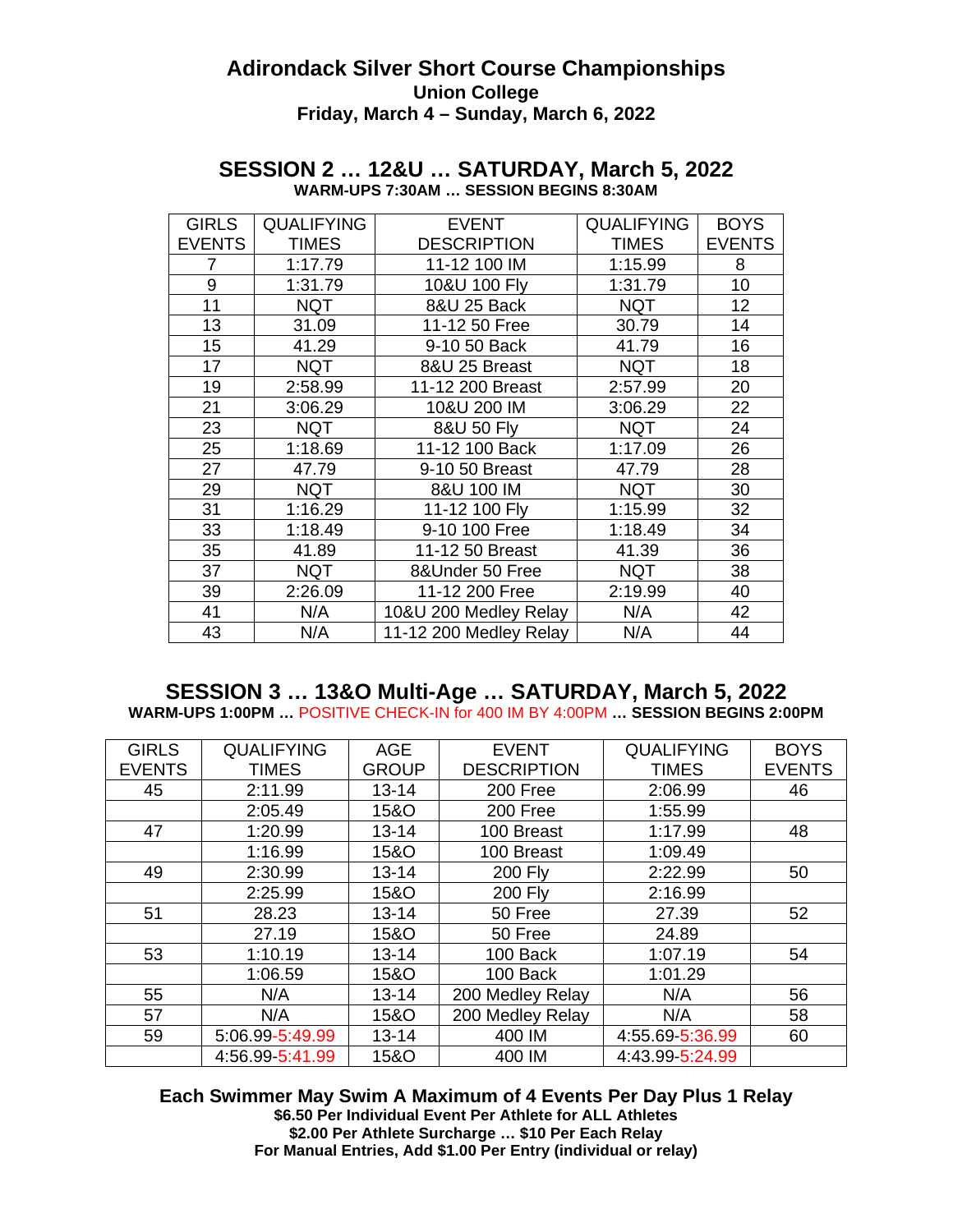### **SESSION 4 … 12&U … SUNDAY, March 6, 2022 WARM-UPS 7:30AM … SESSION BEGINS 8:30AM**

| <b>GIRLS</b>  | <b>QUALIFYING</b> | <b>EVENT</b>         | <b>QUALIFYING</b> | <b>BOYS</b>   |
|---------------|-------------------|----------------------|-------------------|---------------|
| <b>EVENTS</b> | <b>TIMES</b>      | <b>DESCRIPTION</b>   | <b>TIMES</b>      | <b>EVENTS</b> |
| 61            | 2:41.59           | 11-12 200 IM         | 2:40.99           | 62            |
| 63            | 1:29.99           | 10&U 100 Back        | 1:29.99           | 64            |
| 65            | <b>NQT</b>        | 8&U 50 Breast        | <b>NQT</b>        | 66            |
| 67            | 35.59             | 11-12 50 Fly         | 34.49             | 68            |
| 69            | 35.39             | 9-10 50 Free         | 35.49             | 70            |
| 71            | <b>NQT</b>        | 8&U 25 Fly           | <b>NQT</b>        | 72            |
| 73            | 1:07.19           | 11-12 100 Free       | 1:07.59           | 74            |
| 75            | 42.99             | 9-10 50 Fly          | 42.99             | 76            |
| 77            | <b>NQT</b>        | 8&U 50 Back          | <b>NQT</b>        | 78            |
| 79            | 2:39.99           | 11-12 200 Back       | 2:38.59           | 80            |
| 81            | 1:41.99           | 10&U 100 Breast      | 1:41.99           | 82            |
| 83            | <b>NQT</b>        | 8&U 100 Free         | <b>NQT</b>        | 84            |
| 85            | 1:27.99           | 11-12 100 Breast     | 1:27.49           | 86            |
| 87            | 1:28.69           | 9-10 100 IM          | 1:28.69           | 88            |
| 89            | <b>NQT</b>        | 8&U 25 Free          | <b>NQT</b>        | 90            |
| 91            | 36.59             | 11-12 50 Back        | 35.29             | 92            |
| 93            | 2:45.99           | 10&U 200 Free        | 2:45.99           | 94            |
| 95            | 2:47.99           | 11-12 200 Fly        | 2:45.99           | 96            |
| 97            | N/A               | 10&U 200 Free Relay  | N/A               | 98            |
| 99            | N/A               | 11-12 200 Free Relay | N/A               | 100           |

## **SESSION 5 … 13&O … SUNDAY, March 6, 2022 WARM-UPS 1:00PM … SESSION BEGINS 2:00PM**

| <b>GIRLS</b>  | <b>QUALIFYING</b> | <b>AGE</b>      | <b>EVENT</b>       | <b>QUALIFYING</b> | <b>BOYS</b>   |
|---------------|-------------------|-----------------|--------------------|-------------------|---------------|
| <b>EVENTS</b> | <b>TIMES</b>      | <b>GROUP</b>    | <b>DESCRIPTION</b> | <b>TIMES</b>      | <b>EVENTS</b> |
| 101           | 2:29.99           | $13 - 14$       | 200 IM             | 2:22.99           | 102           |
|               | 2:22.99           | 15&O            | 200 IM             | 2:10.99           |               |
| 103           | 1:10.49           | $13 - 14$       | <b>100 Fly</b>     | 1:06.99           | 104           |
|               | 1:06.29           | 15&O            | <b>100 Fly</b>     | 59.99             |               |
| 105           | 2:29.99           | $13 - 14$       | 200 Back           | 2:22.99           | 106           |
|               | 2:23.89           | 15&O            | 200 Back           | 2:12.99           |               |
| 107           | 1:01.19           | $13 - 14$       | 100 Free           | 57.99             | 108           |
|               | 58.99             | <b>15&amp;O</b> | 100 Free           | 54.09             |               |
| 109           | 2:53.99           | $13 - 14$       | 200 Breast         | 2:41.99           | 110           |
|               | 2:47.19           | 15&O            | 200 Breast         | 2:27.99           |               |
| 111           | N/A               | $13 - 14$       | 200 Free Relay     | N/A               | 112           |
| 113           | N/A               | 15&O            | 200 Free Relay     | N/A               | 114           |

**Each Swimmer May Swim a Maximum of 4 Events Per Day Plus 1 Relay \$6.50 Per Individual Event Per Athlete for ALL Athletes \$2.00 Per Athlete Surcharge … \$10.00 Per Each Relay For Manual Entries, Add \$1.00 Per Entry (individual or relay)**